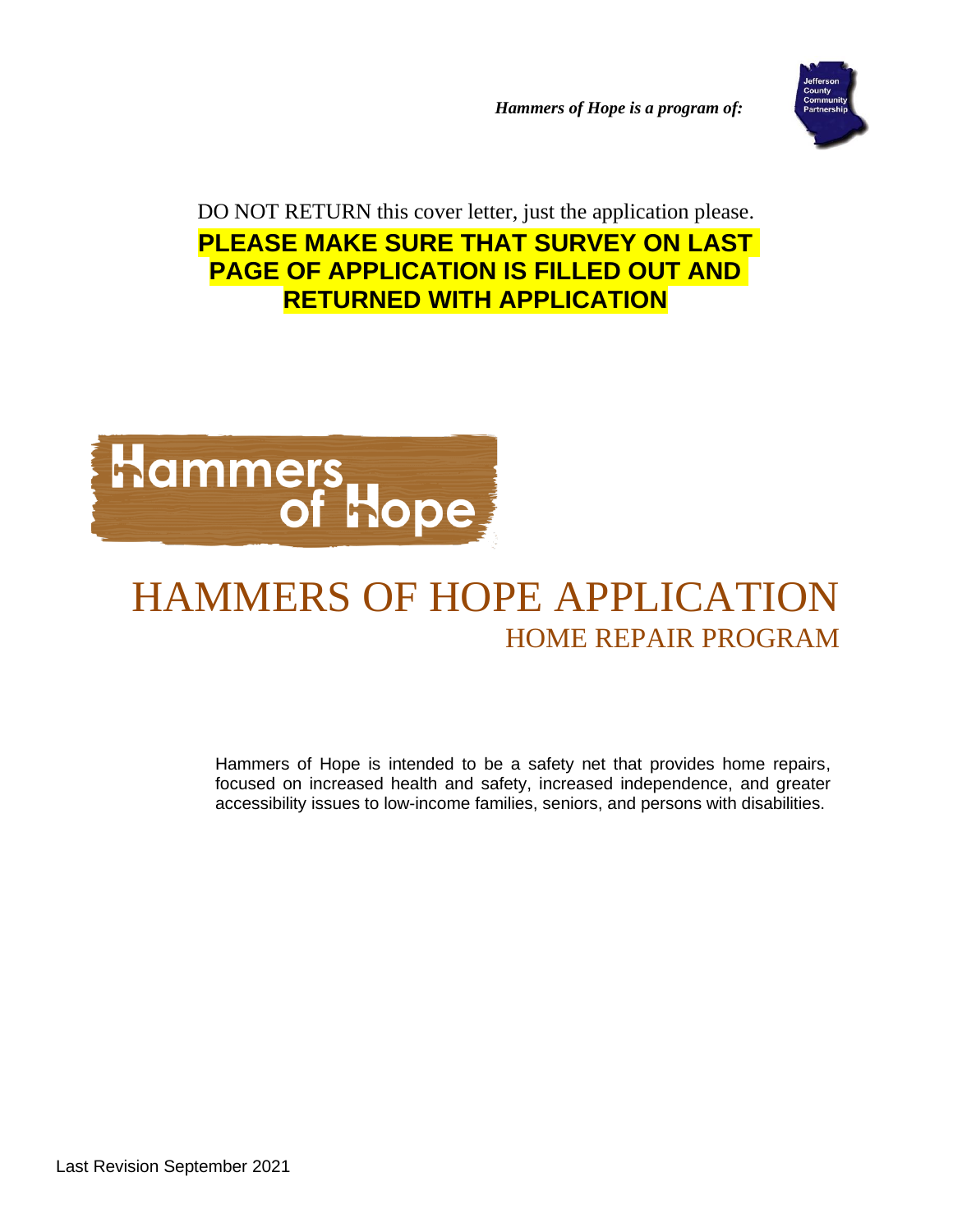#### **HOME OWNER REHABILITATION PROGRAM APPLICATION**

You may opt out of answering any part of this form; however, doing so may affect your ability to qualify for the program.

#### **I. APPLICANT CHECKLIST**

*The following items must be submitted with your application for ALL persons residing in or associated with the applicant household/address:*

### **APPLICATION CHECKLIST**

**(please provide those items that apply to you and those who live with you):**

**All** *Benefit Letters* **should be dated within the last two (2) months.** 

- ❑ Disability benefit letter
- ❑ Circuit Breaker Form
- ❑ SSI benefit letter
- ❑ TANF benefits letter
- ❑ Pension/Annuity benefit letter
- ❑ Unemployment benefit letter
- ❑ Veteran benefit letter
- ❑ Child Support benefit letter
- □ Food Stamp award letter
- ❑ Most recent bank statements
- ❑ Copy of Valid State ID or License
- ❑ Rental Income Verification
- ❑ Interest/Dividends statements
- □ Signed Application
- ❑ Most Recent Payroll Stubs
- ❑ No Income Affidavit
- ❑ Copy of Federal/State Taxes (if filed)
- ❑ Copy of paid real estate taxes (Standard residence repairs)
- ❑ Copy of paid personal property (Mobile home repairs)

*All information and materials contained in your application shall be held in confidence and not as public record.*

#### **II. ADDITIONAL INFORMATION**

After the submission of all required documents along with the completed application, HOH (Hammers of Hope) will review the application to evaluate whether or not the applicant(s) qualifies for the program. The applicant will be notified if their application is either accepted or denied.

If the applicant qualifies for the program, a HOH representative will contact the applicant to arrange for an interview/site evaluation. At this meeting the HOH representative will answer any questions you might have about the Program and discuss the Scope of Work that will be prepared which outlines the repairs to be done on the property.

#### **SUBMIT THIS APPLICATION AND ALL REQUIRED DOCUMENTS TO: Hammers of Hope c/o Jefferson County Community Partnership 3875 Plass Rd Bldg. A Festus, MO 63028**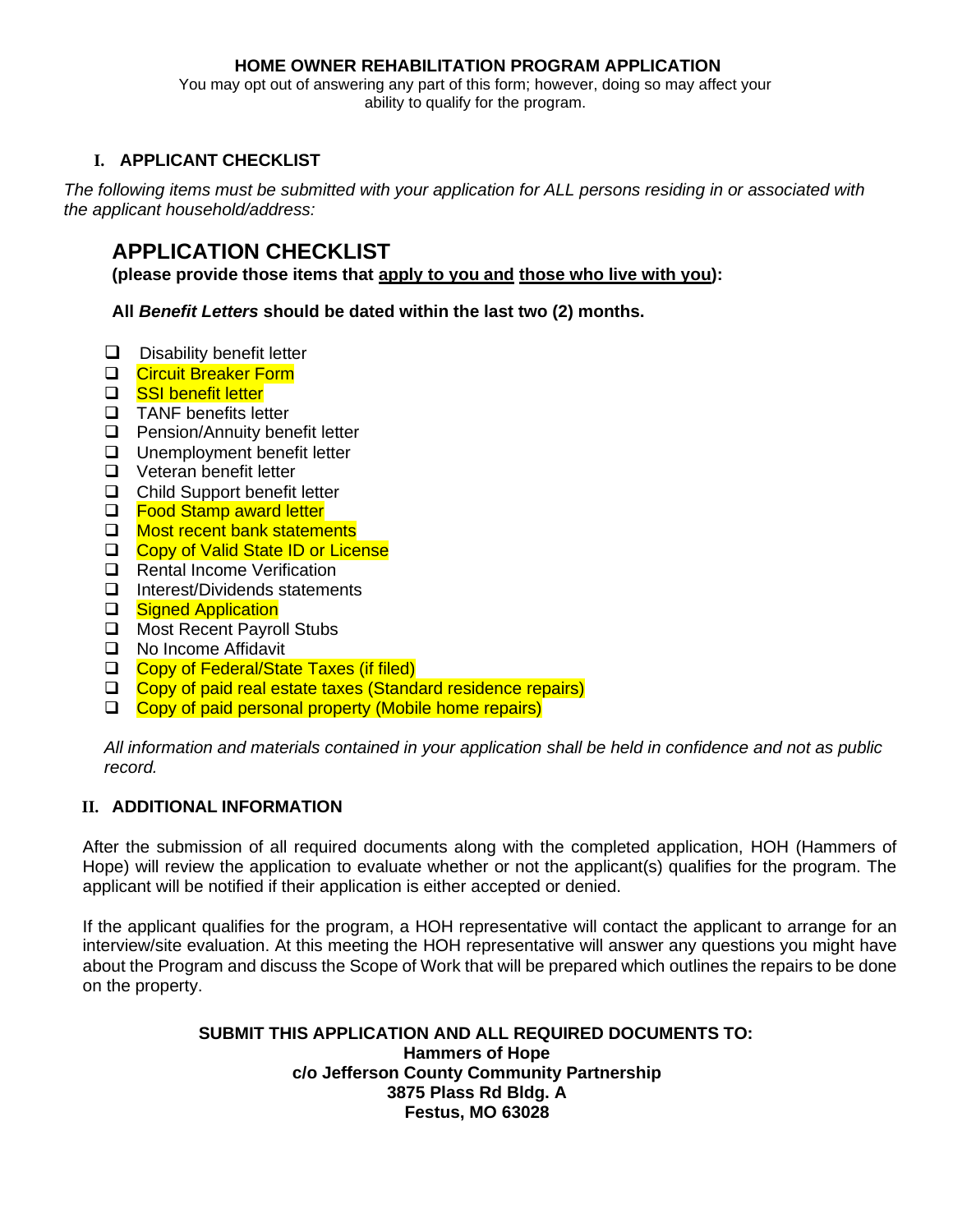### **Standard Application**

Hammers<br>cof Hope

Fax: 636-465-0987 Website: www.hammersofhope.org

| <b>SECTION A HOMEOWNER INFORMATION</b> Please Print Clearly                                                                                                                                                                                                                                                                                                                                                                                                                                                                                                                                                                                          |               |                                                                                                                                |        |  |                                                                                                                                                                                                                      |
|------------------------------------------------------------------------------------------------------------------------------------------------------------------------------------------------------------------------------------------------------------------------------------------------------------------------------------------------------------------------------------------------------------------------------------------------------------------------------------------------------------------------------------------------------------------------------------------------------------------------------------------------------|---------------|--------------------------------------------------------------------------------------------------------------------------------|--------|--|----------------------------------------------------------------------------------------------------------------------------------------------------------------------------------------------------------------------|
| Name(s) of Homeowners:                                                                                                                                                                                                                                                                                                                                                                                                                                                                                                                                                                                                                               |               |                                                                                                                                |        |  | Office use-date received                                                                                                                                                                                             |
|                                                                                                                                                                                                                                                                                                                                                                                                                                                                                                                                                                                                                                                      |               |                                                                                                                                |        |  |                                                                                                                                                                                                                      |
|                                                                                                                                                                                                                                                                                                                                                                                                                                                                                                                                                                                                                                                      |               |                                                                                                                                |        |  | Approved _____________<br>Denied<br>Referred                                                                                                                                                                         |
|                                                                                                                                                                                                                                                                                                                                                                                                                                                                                                                                                                                                                                                      |               |                                                                                                                                |        |  | Case #_________________                                                                                                                                                                                              |
|                                                                                                                                                                                                                                                                                                                                                                                                                                                                                                                                                                                                                                                      |               |                                                                                                                                |        |  | Please check ethnicity:<br>□White □African-American                                                                                                                                                                  |
|                                                                                                                                                                                                                                                                                                                                                                                                                                                                                                                                                                                                                                                      |               |                                                                                                                                |        |  | <b>QHispanic</b>                                                                                                                                                                                                     |
|                                                                                                                                                                                                                                                                                                                                                                                                                                                                                                                                                                                                                                                      |               |                                                                                                                                |        |  | <b>□Native-American □Asian</b><br><b>QOther:</b> ________________                                                                                                                                                    |
|                                                                                                                                                                                                                                                                                                                                                                                                                                                                                                                                                                                                                                                      |               |                                                                                                                                |        |  | Veteran: <b>QNo</b> ∩Yes                                                                                                                                                                                             |
|                                                                                                                                                                                                                                                                                                                                                                                                                                                                                                                                                                                                                                                      |               |                                                                                                                                |        |  | □Spouse of Veteran<br>Branch: __________________                                                                                                                                                                     |
|                                                                                                                                                                                                                                                                                                                                                                                                                                                                                                                                                                                                                                                      |               |                                                                                                                                |        |  | Rank: ________________________<br>Dates of Service: __________                                                                                                                                                       |
| How long have you lived in home?________<br>Is the home your principal residence<br>QYes QNo<br>CYes QNo<br>CYes QNo<br>CYes QNo<br>CYes QNo<br>CYes QNo<br>CYes QNo<br>CYes QNo<br>CYes QNo<br>CYes QNo<br>CYes QNo<br>CYes QNo<br>CYes QNo<br>CYes QNo<br>CYes QNo<br>CYes QNo<br>CYes QNo<br>CYes QNo<br>CYe<br><b>Total Number of people living in the home?</b> ___________(list names below)<br>Have you ever applied to Hammers of Hope? □Yes □No<br>□Jefferson/Franklin Community Action Corp. □211 □St. Vincent DePaul □Elected Official □Flyer<br>□Radio/Newspaper □Website □Social Worker □Friend/Relative □Neighbor □Facebook<br>□Other: |               |                                                                                                                                |        |  | Has Hammers of Hope ever done work/provide services for you? $\Box$ Yes $\Box$ No If yes, what year(s) _______<br>How did you hear about the program? □Disability Resource Association □Mideast Area Agency on Aging |
|                                                                                                                                                                                                                                                                                                                                                                                                                                                                                                                                                                                                                                                      |               | List the names and current age of ALL people living in the home, including applicant<br>(attach list if more space is needed): |        |  |                                                                                                                                                                                                                      |
| <b>Full Name</b>                                                                                                                                                                                                                                                                                                                                                                                                                                                                                                                                                                                                                                     | Date of Birth | <b>Relation to</b><br>Homeowner                                                                                                | Gender |  | List all disabilities                                                                                                                                                                                                |
| 1.                                                                                                                                                                                                                                                                                                                                                                                                                                                                                                                                                                                                                                                   |               | Homeowner                                                                                                                      |        |  |                                                                                                                                                                                                                      |
| 2.                                                                                                                                                                                                                                                                                                                                                                                                                                                                                                                                                                                                                                                   |               |                                                                                                                                |        |  |                                                                                                                                                                                                                      |
| 3                                                                                                                                                                                                                                                                                                                                                                                                                                                                                                                                                                                                                                                    |               |                                                                                                                                |        |  |                                                                                                                                                                                                                      |
| 4.                                                                                                                                                                                                                                                                                                                                                                                                                                                                                                                                                                                                                                                   |               |                                                                                                                                |        |  |                                                                                                                                                                                                                      |
| 5.                                                                                                                                                                                                                                                                                                                                                                                                                                                                                                                                                                                                                                                   |               |                                                                                                                                |        |  |                                                                                                                                                                                                                      |
| 6.                                                                                                                                                                                                                                                                                                                                                                                                                                                                                                                                                                                                                                                   |               |                                                                                                                                |        |  |                                                                                                                                                                                                                      |
| 7.                                                                                                                                                                                                                                                                                                                                                                                                                                                                                                                                                                                                                                                   |               |                                                                                                                                |        |  |                                                                                                                                                                                                                      |
| 8.                                                                                                                                                                                                                                                                                                                                                                                                                                                                                                                                                                                                                                                   |               |                                                                                                                                |        |  |                                                                                                                                                                                                                      |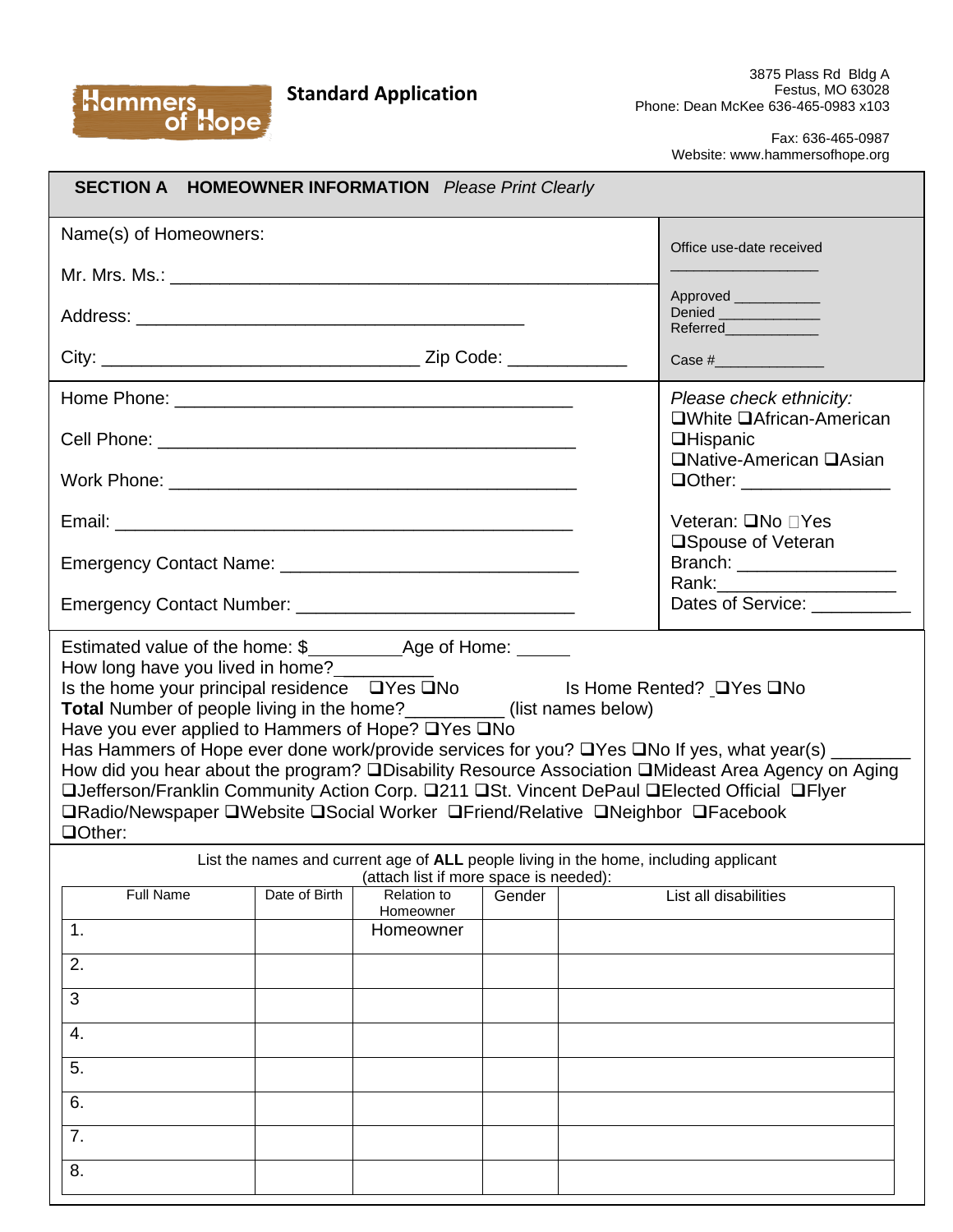## **SECTION B PROVIDE INCOME FOR ALL HOUSEOLD MEMBERS**

IF ANY MEMBER OF THE HOUSEHOLD 18 YEARS OR OLDER DOES NOT RECEIVE ANY INCOME OR BENEFITS THEY MUST COMPLETE THE NO INCOME AFFIDAVIT

| YOU MUST PROVIDE COPIES FOR ALL DOCUMENTS LISTED BELOW THAT APPLY TO YOU.                                |      |      |      |      |      |      |
|----------------------------------------------------------------------------------------------------------|------|------|------|------|------|------|
| Monthly GROSS<br>Income Amounts<br>(before taxes)                                                        | Name | Name | Name | Name | Name | Name |
| <b>Employment Wages</b>                                                                                  |      |      |      |      |      |      |
| Social Security                                                                                          |      |      |      |      |      |      |
| Disability/SS                                                                                            |      |      |      |      |      |      |
| Pension/Annuities                                                                                        |      |      |      |      |      |      |
| Unemployment                                                                                             |      |      |      |      |      |      |
| Rental Income                                                                                            |      |      |      |      |      |      |
| Child Support                                                                                            |      |      |      |      |      |      |
| Food Stamps                                                                                              |      |      |      |      |      |      |
| Unemployment                                                                                             |      |      |      |      |      |      |
| Other Income                                                                                             |      |      |      |      |      |      |
| <b>Total Gross Monthly</b><br>Income                                                                     |      |      |      |      |      |      |
| List the amount of <b>EACH PERSON'S CURRENT ASSETS.</b> If you do not have a certain asset, write "N/A." |      |      |      |      |      |      |
| Checking Account                                                                                         |      |      |      |      |      |      |
| <b>Savings Account</b>                                                                                   |      |      |      |      |      |      |
| Certificate of<br>Deposit                                                                                |      |      |      |      |      |      |
| IRA/Mutual<br>Funds/Stock                                                                                |      |      |      |      |      |      |

Benefit letter dated within last 2 months for: Social Security, Disability, SSI, Pension/Annuities, Veteran Benefits, Child Support, Food Stamps and Unemployment.

2 most recent Payroll Stubs.

Full Bank Statements for all accounts for last 2 months.

**If all income documents are not enclosed, your application cannot be processed.**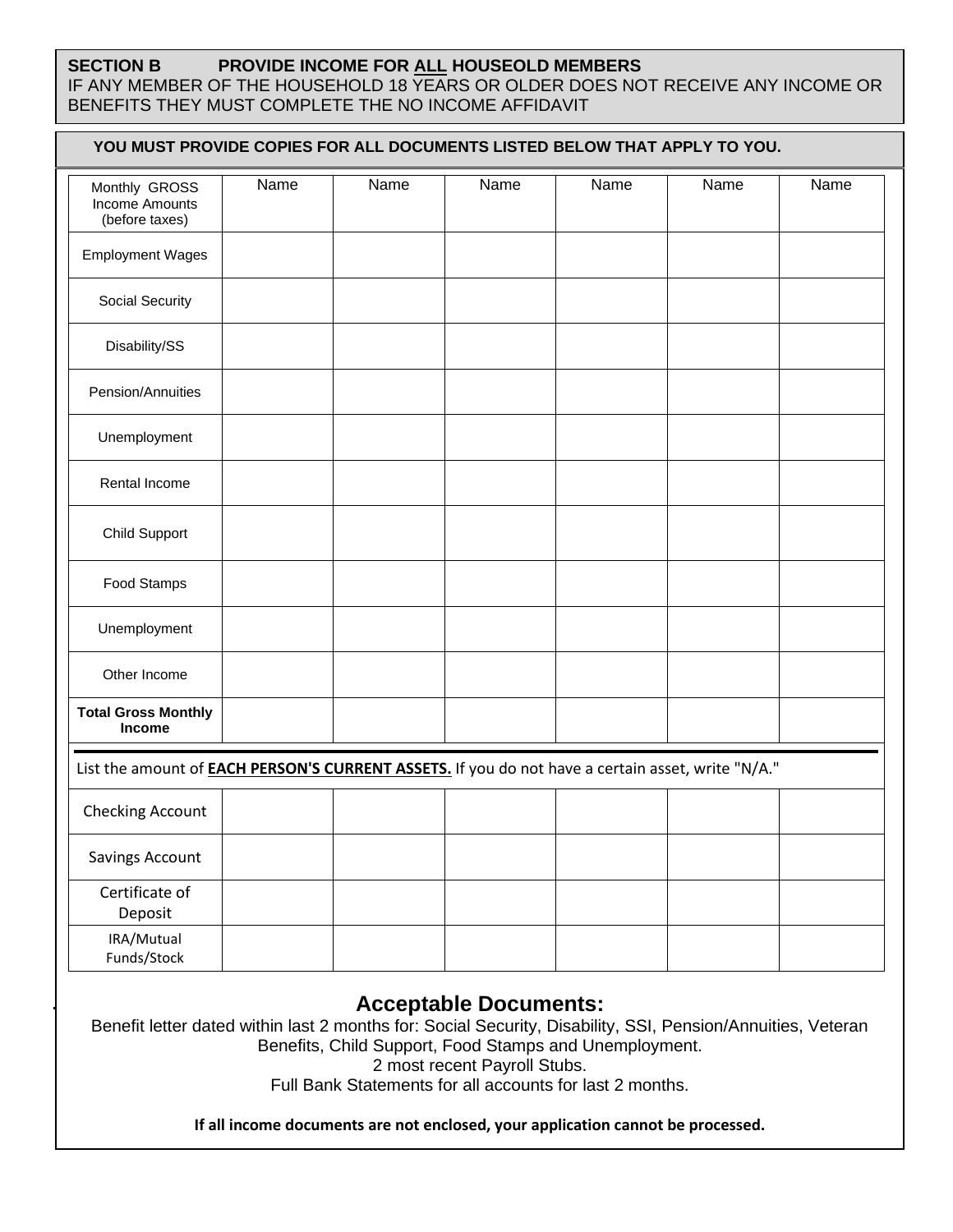| Section C HOUSE INFORMATION (HOH does not work on condos, roofs or septic systems and |  |
|---------------------------------------------------------------------------------------|--|
| you must own your home or trailer)                                                    |  |

*Check all that apply:* 

 $\Box$  One Story  $\Box$  Two Story  $\Box$  Mobile Home  $\Box$  Wood Frame/Siding  $\Box$  Brick  $\Box$  Basement

| <b>Types of Repairs Needed</b>                                                                                                                             |                                   | <b>Brief Description of Repair</b>                                                                                                                                                                                                                                                                                                                                                                                                                                                                                                                                                                                                                                                                                                                                                                                                                                                                         |
|------------------------------------------------------------------------------------------------------------------------------------------------------------|-----------------------------------|------------------------------------------------------------------------------------------------------------------------------------------------------------------------------------------------------------------------------------------------------------------------------------------------------------------------------------------------------------------------------------------------------------------------------------------------------------------------------------------------------------------------------------------------------------------------------------------------------------------------------------------------------------------------------------------------------------------------------------------------------------------------------------------------------------------------------------------------------------------------------------------------------------|
| Electrical                                                                                                                                                 | $\Box$ Yes<br><b>No</b><br>$\Box$ |                                                                                                                                                                                                                                                                                                                                                                                                                                                                                                                                                                                                                                                                                                                                                                                                                                                                                                            |
| Plumbing                                                                                                                                                   | $\Box$ Yes<br><b>No</b><br>$\Box$ |                                                                                                                                                                                                                                                                                                                                                                                                                                                                                                                                                                                                                                                                                                                                                                                                                                                                                                            |
| Exterior<br>Repairs/Decks and<br>stairs                                                                                                                    | $\Box$ Yes $\Box$<br>No.          |                                                                                                                                                                                                                                                                                                                                                                                                                                                                                                                                                                                                                                                                                                                                                                                                                                                                                                            |
| <b>Water Heater</b>                                                                                                                                        | $\Box$ Yes<br>$\Box$<br><b>No</b> |                                                                                                                                                                                                                                                                                                                                                                                                                                                                                                                                                                                                                                                                                                                                                                                                                                                                                                            |
| Doors / Windows                                                                                                                                            | $\Box$ Yes<br>$\Box$<br><b>No</b> |                                                                                                                                                                                                                                                                                                                                                                                                                                                                                                                                                                                                                                                                                                                                                                                                                                                                                                            |
| Bathroom repairs                                                                                                                                           | $\Box$ Yes<br><b>No</b><br>$\Box$ |                                                                                                                                                                                                                                                                                                                                                                                                                                                                                                                                                                                                                                                                                                                                                                                                                                                                                                            |
| <b>AC/Heating</b>                                                                                                                                          | $\Box$ Yes<br>$\Box$<br><b>No</b> |                                                                                                                                                                                                                                                                                                                                                                                                                                                                                                                                                                                                                                                                                                                                                                                                                                                                                                            |
| Grab bars, railings,<br>etc.                                                                                                                               | $\Box$ Yes<br>$\Box$<br><b>No</b> |                                                                                                                                                                                                                                                                                                                                                                                                                                                                                                                                                                                                                                                                                                                                                                                                                                                                                                            |
| Other:                                                                                                                                                     | $\Box$ Yes<br>$\Box$<br><b>No</b> |                                                                                                                                                                                                                                                                                                                                                                                                                                                                                                                                                                                                                                                                                                                                                                                                                                                                                                            |
| Explain why you/your family have not<br>made these repairs:                                                                                                |                                   |                                                                                                                                                                                                                                                                                                                                                                                                                                                                                                                                                                                                                                                                                                                                                                                                                                                                                                            |
| Except for ramp builds Hammers of Hope is intended to<br>be a ONE day event. Please list in your opinion the three<br>most important repairs needed:<br>3. |                                   | List other agencies you have contacted and referred you to us or has<br>denied you services: $Put an (R) for referral and a (D) for denial$                                                                                                                                                                                                                                                                                                                                                                                                                                                                                                                                                                                                                                                                                                                                                                |
|                                                                                                                                                            |                                   | General Release Form: I/we hereby authorize Hammers of Hope or its designated agents to obtain and receive all records and information<br>pertaining to eligibility for the rehabilitation program, including employment, income (including IRS returns), credit, banking information, and<br>residency and from all persons, companies, or firms holding or having access to such information. Hammers of Hope or its designated agents<br>have the option to release this information for the purposes of volunteer education. This authorization, shown as original signature or photocopy,<br>hereby gives Hammers of Hope the right to request all information it can or could obtain from any person, company or firm on any matter referred<br>to above. I/we agree to have no claim for defamation, violation of privacy, or otherwise, against any person or firm or corporation by reason of any |

My signature below indicates that the information provided herein is accurate and complete. I have read the information provided by Hammers of Hope and have a basic understanding of the program and its process. I give Hammers of Hope with volunteers my permission to inspect my home for purposes of house selection and/or repair. **(I understand that HOH reserves the right of refusal should a project be determined to not fit our mission parameters**.) I give my permission information to be shared with other agencies that might be able to help me.

statement or information released by them to the Hammers of Hope for the purposes of the program. The term of this authorization shall

commence on the date of signature(s) and be in force for a period of five (5) years.

**I certify that all the information in this application (All sections and any affidavits) are true and complete.** *I understand that any misrepresentation of information or failure to disclose information requested on this form may disqualify me from participation in the program(s), and may be grounds for termination of assistance and civil penalties.*

| Applicant Signature: Applicant Signature:                                      | Date: the contract of the contract of the contract of the contract of the contract of the contract of the contract of the contract of the contract of the contract of the contract of the contract of the contract of the cont |
|--------------------------------------------------------------------------------|--------------------------------------------------------------------------------------------------------------------------------------------------------------------------------------------------------------------------------|
| Applicant Signature: Applicant Signature:                                      | Date: the contract of the contract of the contract of the contract of the contract of the contract of the contract of the contract of the contract of the contract of the contract of the contract of the contract of the cont |
| RETURN APPLICATION and PROOF OF INCOME DOCUMENTS TO:<br><b>Hammers of Hope</b> |                                                                                                                                                                                                                                |
| <b>C/O Jefferson County Community Partnership</b>                              |                                                                                                                                                                                                                                |
| 3875 Plass Road, Bldg. A                                                       |                                                                                                                                                                                                                                |
| <b>Festus, MO 63028</b>                                                        |                                                                                                                                                                                                                                |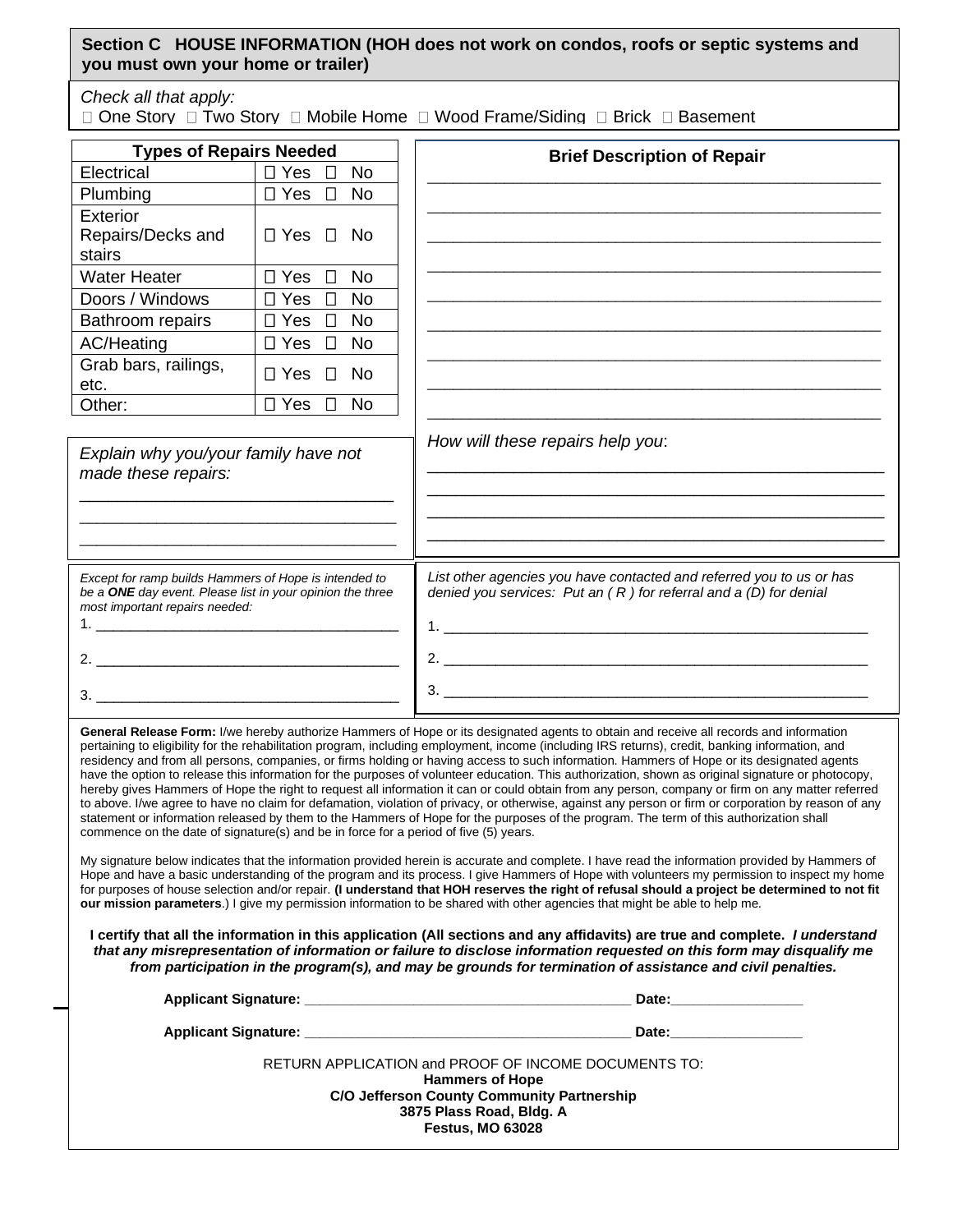

#### **Homeowner Hold Harmless Agreement**

**I affirm** that in consideration of the work to be performed by Hammers of Hope, a charitable effort coordinated by Jefferson County Community Partnership, a team of community volunteers, contracted service providers and partnering agencies on and about the Premises (as defined herein), I, as the owner of the Premises and the beneficiary of the improvements to be performed thereon, for myself, my heirs, assigns, successors, executors, and administrators, hereby release and hold harmless Hammers of Hope, a charitable effort coordinated by Jefferson County Community Partnership and its affiliates, officers, directors, employees, agents and volunteers (collectively "Hammers of Hope Affiliates") from any claims that may arise by reason of any negligence and any cause of action, claim, loss, demand, or suit including, but not limited to:

- (1) the presence of any Hammers of Hope Affiliate on or about the Premises,
- (2) any services provided;
- (3) any damages to personal or real property; or
- (4) any injuries sustained by myself, any of my family members, or any of my invitees.
- I represent that no other person or entity other than the undersigned owns any interest in and to the Premises.

#### **(in the case of mobile homes I will provide written permission from the mobile home park for the ramp construction)**

- I further accept and agree that all work performed by Hammers of Hope, Jefferson County Community Partnership, their employees, agents, and volunteers is being provided in an "AS IS" condition and no warranties, express or implied, are being made with respect to the work performed or products being provided.
- I acknowledge that the Work Summary listed outlines the general scope of work that may be performed by Hammers of Hope on or about the Premises and it may not address all issues identified in the home evaluation.
- I authorize Hammers of Hope to complete the work described in this application and to enter on to my property for that purpose.
- I further acknowledge that Hammers of Hope does not have any obligation to complete any of the tasks set forth in the Work Summary and may perform work not listed thereon without my prior consent if necessary to complete the project.
- Further, I indemnify and hold harmless Hammers of Hope, Jefferson County Community Partnership, their employees, agents and volunteers against any loss and against any claim, demand, or action that may be brought against them arising out of this agreement.

I also agree to have any pictures taken of me or my project to be used for promotional purposes by Hammers of Hope or Jefferson County Community Partnership. I further accept and agree that all work performed by Hammers of Hope, Jefferson County Community Partnership, their employees, agents, and volunteers is being provided in an "AS IS" condition and no warranties, express or implied, are being made with respect to the work performed or products being provided. I authorize Hammers of Hope to complete the work described in this application and to enter on to my property for that purpose. Further, I indemnify and hold harmless Hammers of Hope, Jefferson County Community Partnership, their employees, agents and volunteers against any loss and against any claim, demand, or action that may be brought against them arising out of this agreement.